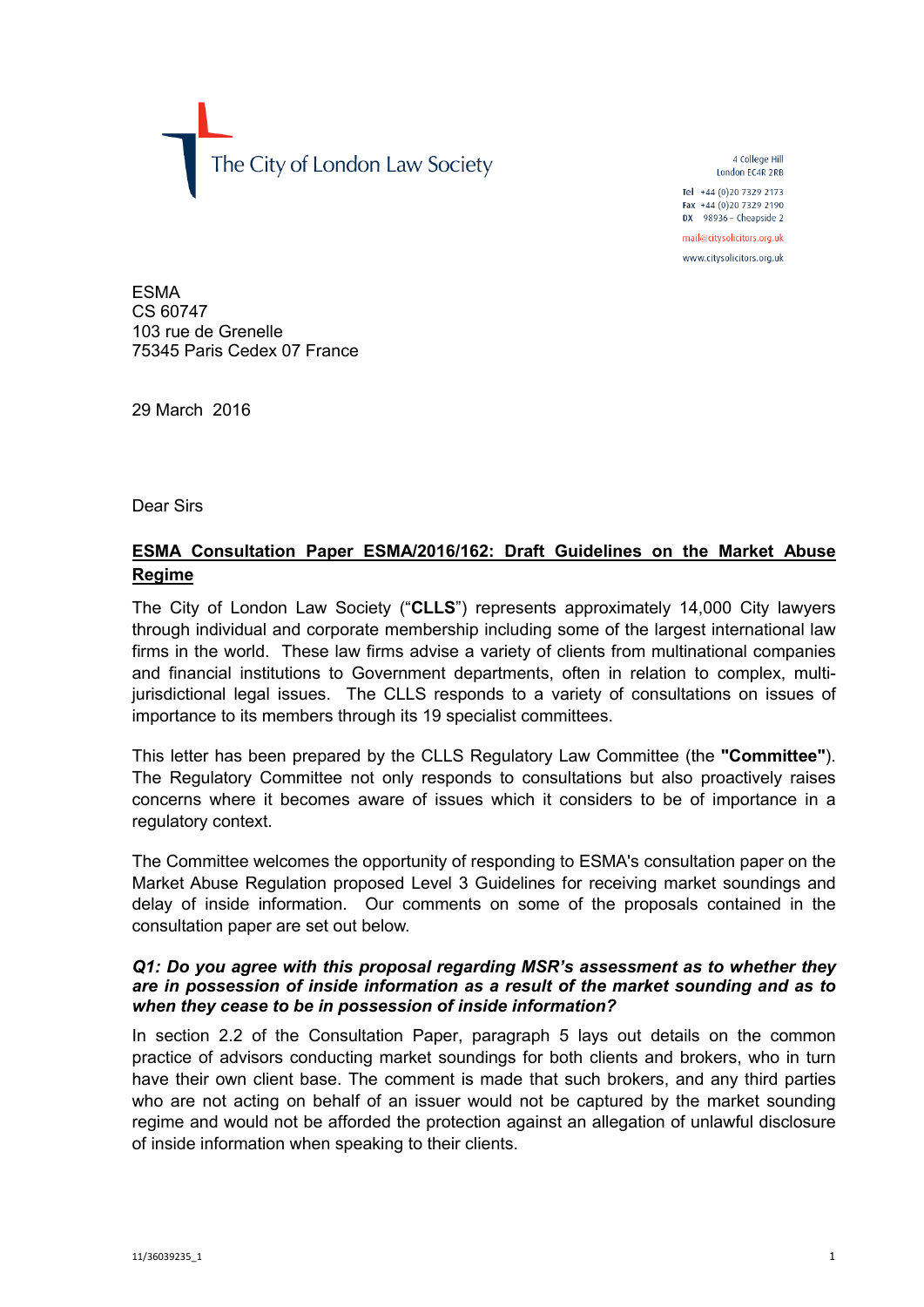We find this comment unhelpful as it potentially exposes brokers to risk of being regarded as having committed market abuse when carrying out their legitimate business. ESMA appears to take the view that brokers should not be regarded as acting on behalf of the issuer in sounding out investors as to their interest in a possible transaction.

It is important to note that behaviour which falls outside of a "safe harbour" is not necessarily to be regarded as market abuse. This is a principle which has been well established, for example, with respect to the repurchase of shares. It should equally apply in the case of market soundings. ESMA's statement is therefore unhelpful in simply ruling out the availability of a safe harbour and calling into question the legitimacy of the behaviour, without further giving any indication that it may not in fact be a disclosure made outside the normal exercise of an employment profession or duties. This introduces unnecessary legal uncertainty.

We therefore consider that, having chosen to comment on this scenario, it would be of assistance for ESMA to consider adding to this a confirmation that even if parties cannot take advantage of the safe harbour for market soundings, they will not automatically commit market abuse where a disclosure of inside information is made in the normal exercise of their profession, and that in the case of broker MSRs who seek to gauge the interest of their own client base in order to provide an informed response to the original market sounding, this is likely to be the case if they adopt similar procedures and safeguards (as to record keeping, etc.) as those required for market soundings regime.

### *Q2: Do you agree with this proposal regarding discrepancies of opinion between DMP and MSR?*

We believe that the requirements to inform DMPs (where an MSR may not agree with the categorisation of the information in question) retain the burden of the previous proposals, but in attempting to mitigate this burden, have introduced a level of complexity which is unworkable in practice. While this ought to be relatively straightforward in cases where there has been a clear mistake in categorisation of inside information, we believe that in reality such cases will be few in number. Differences of opinion are more likely and the MSR will be put to considerable trouble not only to form its own evaluation of the information (as is to be expected) but also to determine what was the basis of that evaluation, whether it is one which requires a separate notice to the DMP, and whether records are to be kept.

In this regard, we also wish to raise a comment on scope, which cuts across the questions in the Consultation Paper.

#### *Jurisdictional scope*

We believe that ESMA should set out the jurisdictional scope of the application of the Guidelines, and whether the expectation is that where market soundings are conducted with third country MSRs, the market sounding regime will apply globally, such that those MSRs would submit to and comply with the Guidelines. We would not expect a competent authority in a member state to require or enforce compliance with the Guidelines by a third country entity in these circumstances, but the uncertainty in this regard may lead to a reluctance of these parties to receive market soundings. This may in turn impact on the ability of issuers to raise capital efficiently, on the basis that market soundings are regarded as an important part of this process, and third country investors may be an important source of capital.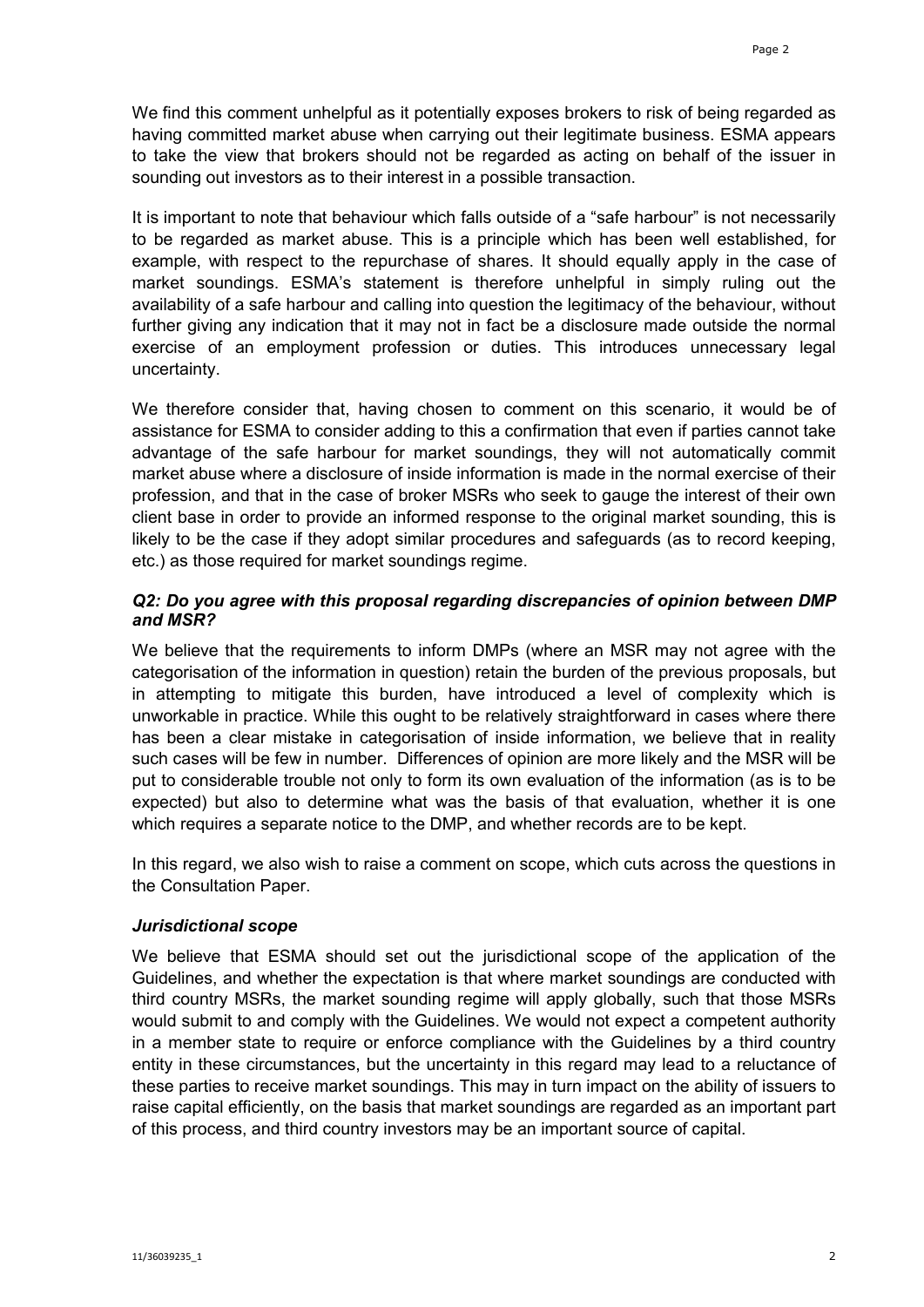In view of this, we believe that a proportional approach to the market soundings regime should be adopted when dealing with third country firms.

Yours sincerely

Kampfal  $\mathbb{R}^2$ 

**Karen Anderson** *Chair, CLLS Regulatory Law Committee*